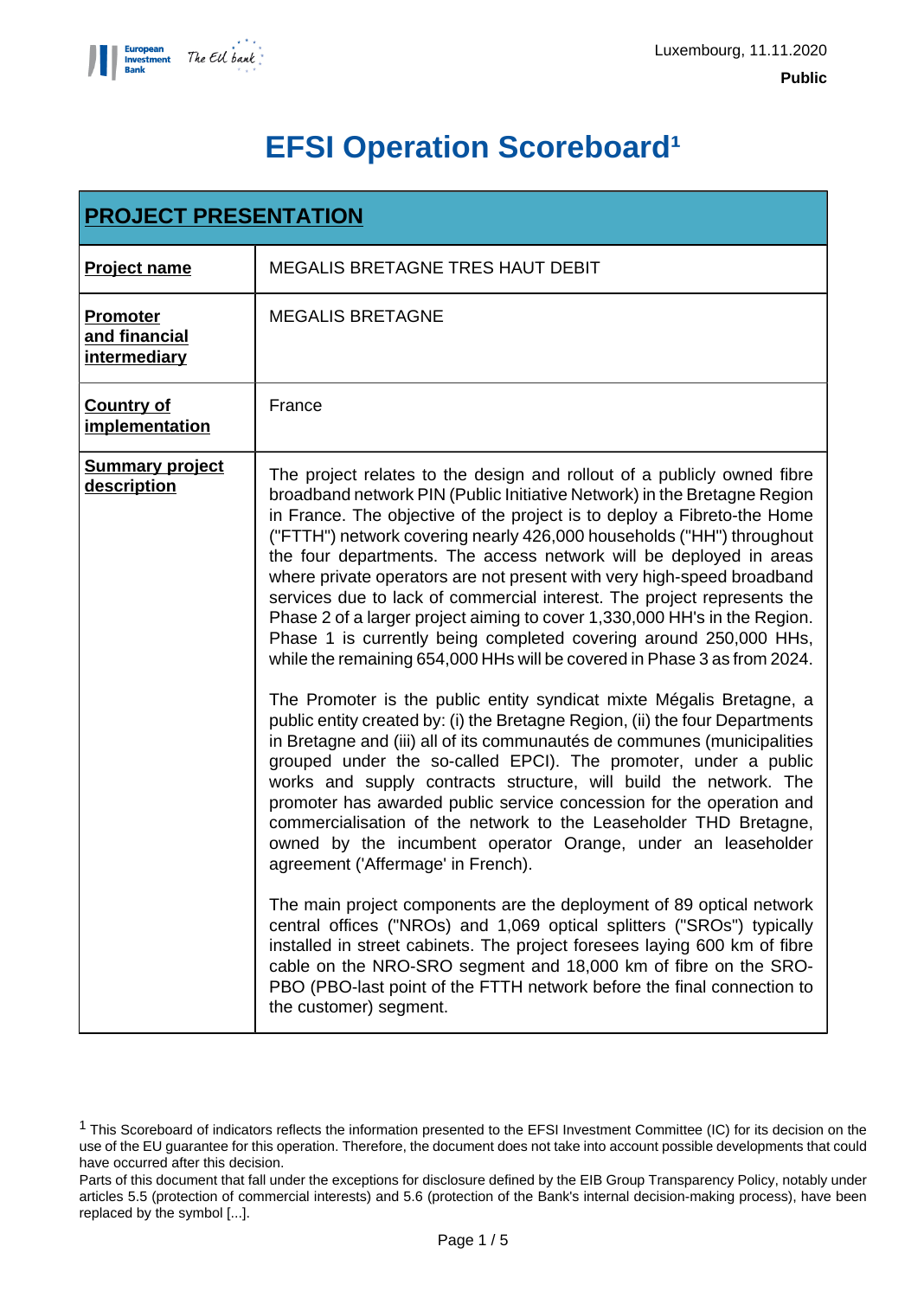

## **PROJECT PILLAR ASSESSMENT**

## **Pillar 1**

| <b>Contribution to EU policy</b><br>Significant                                |         |  |
|--------------------------------------------------------------------------------|---------|--|
| <b>EFSI</b>                                                                    |         |  |
| Contribution to EFSI                                                           | 100.00% |  |
| EFSI: Development and deployment of information and communication technologies | 100.00% |  |
| Broadband network                                                              | 100.00% |  |

## **Pillar 2**

| Quality and soundness of the project |        |  |
|--------------------------------------|--------|--|
| 1. Growth                            | ĿH.    |  |
| 2. Promoter capabilities             | ĿH.    |  |
| 3. Sustainability                    | ا ۱۰۰۰ |  |
| 4. Employment                        | 1.     |  |

This pillar evaluates the quality and soundness of the operation. This pillar is composed of up to four indicators, as relevant, among which:

(i) "Growth" i.e. for example and where relevant the economic rate of return ('ERR'), which considers the project's socioeconomic costs and benefits, including its spillover effects;

(ii) "Promoter capabilities" i.e. the capacity of the promoter/intermediary to implement the project and create the expected impact at the [final] beneficiary level;

(iii) "Sustainability" i.e. environmental and social sustainability<sup>2</sup>;

(iv) "Employment" i.e. the project's direct employment effect;

(v) "Increasing access to finance and improving financing conditions including for final beneficiaries".

## **Pillar 3**

| Significant<br><b>EIB Technical and financial contribution to the project</b> |          |  |
|-------------------------------------------------------------------------------|----------|--|
| 1. Financial contribution                                                     | $\cdots$ |  |
| 2. Financial facilitation                                                     | .        |  |
| 3. Advice                                                                     | $\cdots$ |  |

This pillar measures the EIB's particular contribution to the project and its financing scheme in the form of financial and non-financial benefits which go beyond what commercial players would normally be able to offer. This dimension of value added is assessed through up to three indicators:

(i) "Financial Contribution" i.e. improving the counterpart's funding terms compared to market sources of finance (interest rate reduction and/or longer lending tenor);

(ii) "Financial Facilitation" i.e. helping to attract private financiers (for example through positive signaling effects), promoting synergies in co-financing with other public sources of funds including National Promotional Banks or EU financial instruments;

(iii) "Technical Contribution and Advice" i.e. providing advice with a view to optimizing the financing package (financial structuring), or technical advisory services in the form of expert input / knowledge transfer - provided in-house by the EIB or in the form of assignments to external consultants - to facilitate the preparation or implementation of a project.

<sup>2</sup> For additional information on the EIB's assessment of the project's environmental and social aspects, please refer to the project's Environmental and Social Data Sheet (ESDS) published on the EIB website.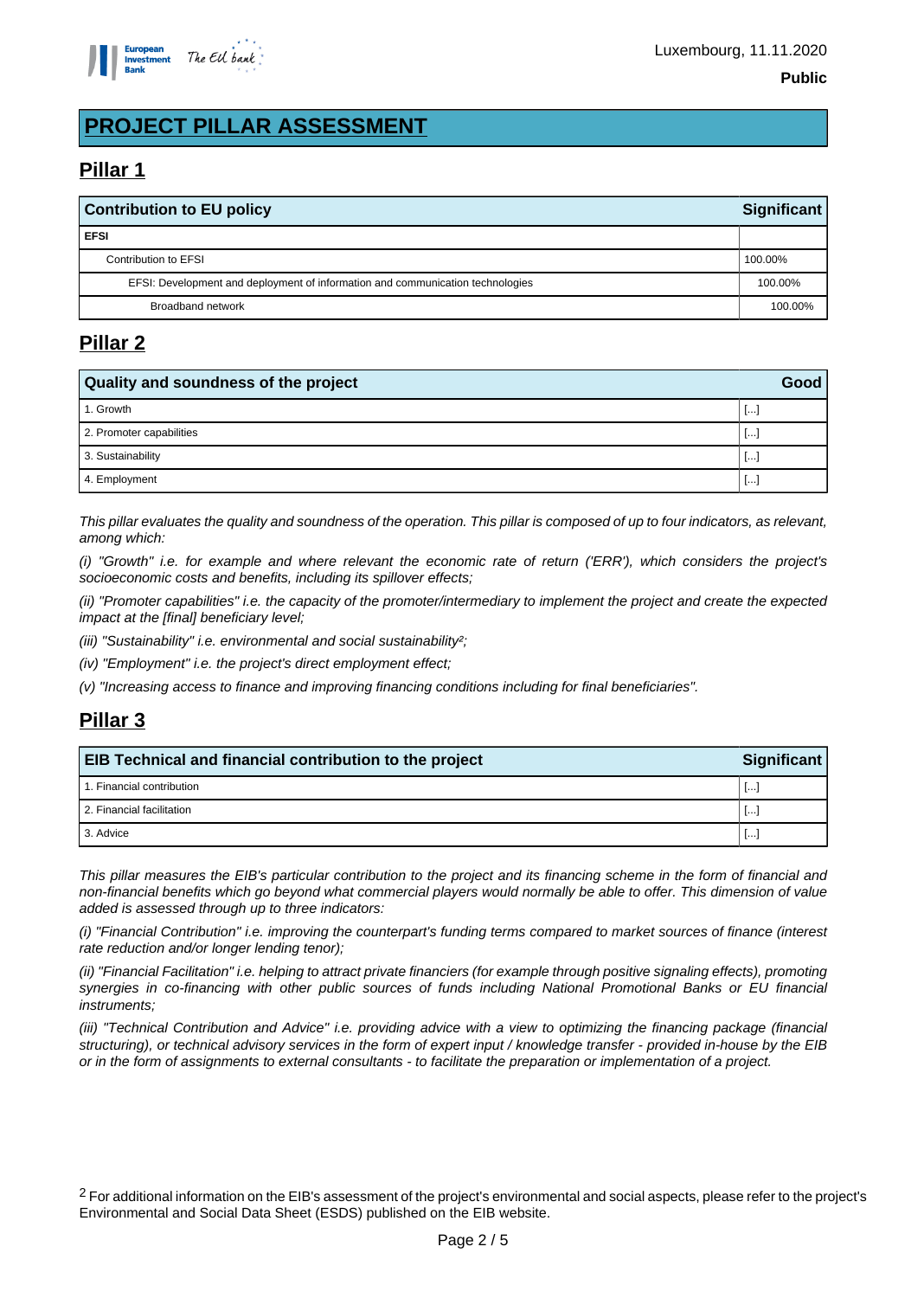

## **Pillar 4 - Complementary indicators**

## **Additionality**

In line with the EFSI objective of developing and deploying information and communication technologies, the operation will deploy high-speed telecommunication infrastructure in the municipalities of Bretagne helping to provide high-speed connectivity and addressing the area's 'digital divide'. It will have a substantial positive impact on employment in terms of jobs supported within their intervention area and jobs directly created during the implementation phase. The Project contributes to the "Digital Agenda for Europe" flagship initiative of the Europe 2020 strategy in reaching the objective of making broadband speeds of over 30 Mbps available to everyone, and over 100 Mbps to 50% of the population, in the EU.

This project addresses the failure to invest in very high capacity networks digital infrastructure as a result of the historical market power of the incumbent for basic broadband, as this is further exacerbated in the relevant rural areas. The resulting stepchange in broadband infrastructure will lead to significantly better broadband services as well as competitive end user prices reflecting the open access model of the FTTH network. This will in turn lead to higher take-up rates of very high capacity network services in the Bretagne region. The project also addresses failures in the financial market caused by the fact that the economic lifetime of digital infrastructure exceeds the tenor of loans that are typically available on domestic capital markets and from commercial banks. As such, the promoter would find itself in a sub-optimal investment situation as it would not be in a position to invest heavily in such infrastructure with its own resources, which would in turn limit or slow-down the geographic reach of the project.

The operation will fall under the EIB Special Activities risk category, mainly due to the long tenor, the unsecured nature of the loan and the riskiness of the underlying operation (construction, commercial and technology risks) that, to a certain extent, is further exacerbated by the COVID-19 effects. The EIB would not be able to provide such type of financing support, or not to the same extent, without EFSI.

The EIB financing will have a good catalytic effect on the operation, with crowding in of commercial lenders on top of the promoter own resources. The EIB participation will put a quality stamp on the technical viability and will contribute to increase the commercial lenders' confidence and financial support for the current and future phases of the project.

This will be the first direct operation for the EIB with the promoter, and would be the third financing to a public syndicate in the broadband sector in France, under EFSI.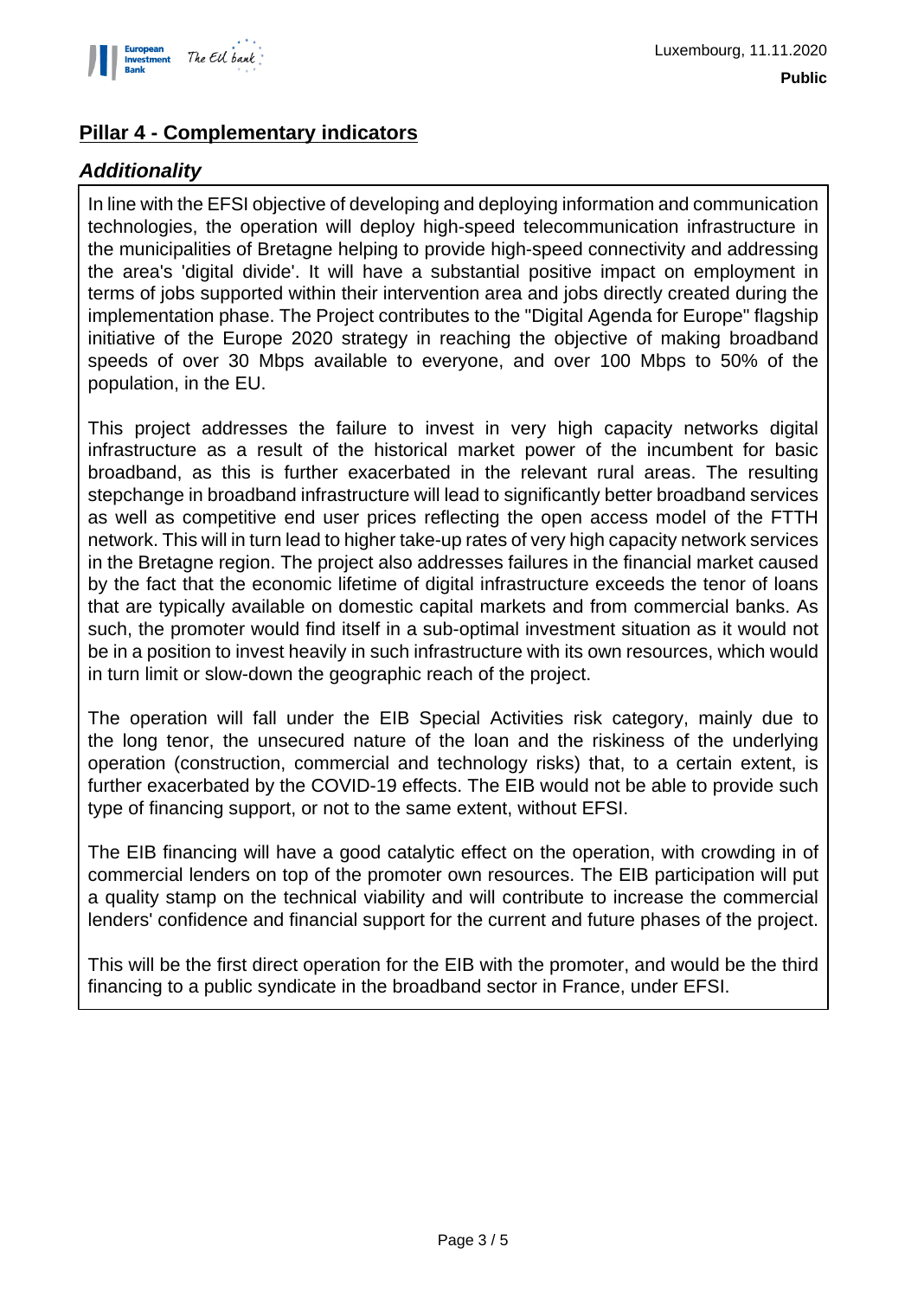### **Set of indicators related to the macroeconomic environment**

### **France - Economic environment**

#### **Economic Performance**

|                                                                                  | <b>FR</b><br>2018 | <b>EU</b><br>2018 | <b>US</b><br>2018 | <b>FR</b><br>2001-2007 |
|----------------------------------------------------------------------------------|-------------------|-------------------|-------------------|------------------------|
| GDP per capita (EUR, PPS)                                                        | 31,988.40         | 30,935.11         | 43,569.11         | 31,052.71              |
| GDP growth (%)                                                                   | 1.58              | 1.97              | 2.86              | 1.90                   |
| Potential GDP growth (%)                                                         | 1.21              | 1.60              | 2.24              | 1.78                   |
| Output gap (% of potential GDP)                                                  | 0.36              | 0.62              | 0.74              | 1.69                   |
| Unemployment Rate (%)                                                            | 8.90              | 6.60              | 3.90              | 8.50                   |
| Unemployment Rate (%) - Y/Y change (% points)                                    | $-0.20$           | $-0.60$           | $-0.20$           | $-0.19$                |
| Bank-interest rates to non-financial corporations (%)                            | 1.37              | 1.26              | --                | 3.53                   |
| Bank-interest rates to non-financial corporations (%) - Y/Y<br>change (% points) | $-0.03$           | $-0.06$           | --                | 0.00                   |
| Investment rate (GFCF as % of GDP) - Total                                       | 22.92             | 20.54             | 20.84             | 21.76                  |
| Investment rate (GFCF as % of GDP) - Public                                      | 3.39              | 2.86              | 3.31              | 3.91                   |
| Investment rate (GFCF as % of GDP) - Private                                     | 19.53             | 17.68             | 17.53             | 17.84                  |

#### **General Sector Indicators**

|                                                          | 2014 | 2015 | 2016 | 2017 | <b>EU</b> (latest<br>available) |
|----------------------------------------------------------|------|------|------|------|---------------------------------|
| Value added in Telecommunications (% of total VA)        | ۔ 25 | 1.26 | 1.27 | 1.18 | ا 26.،                          |
| Employment in Telecommunications (% of total employment) | 0.43 | 0.42 | 0.40 | 0.39 | 0.47                            |

## **Information and communications technology**

|                                                                                          | 2014  | 2015  | 2016  | 2017  | EU (latest<br>available) |
|------------------------------------------------------------------------------------------|-------|-------|-------|-------|--------------------------|
| The Digital Economy and Society Index (DESI) (composite<br>index)                        | 43.49 | 46.23 | 42.97 | 45.56 | 52.25                    |
| Fixed broadband subscriptions (lines) per 100 people                                     | 39.26 | 40.48 | 41.54 | 42.49 | 32.66                    |
| Fixed broadband Next Generation Access (NGA) coverage/<br>availability (% of households) | 42.61 | 44.80 | 47.01 | 51.89 | 83.15                    |
| Mobile broadband subscriptions per 100 population                                        | 64.36 | 78.68 | 80.71 |       | 83.90                    |
| Internet bandwidth (kb/s per user)                                                       | 17.00 | 12.00 | --    |       |                          |

- Country average for "GDP per capita (EUR, PPS)" is calculated in real terms

- EU value for "Bank-interest rates to non-financial cooperations" corresponds to Euro Area average; Country average is the simple average between 2003 and 2007

- The EU value is displayed as the value in the year that corresponds to the latest value of the indicator in a particular country